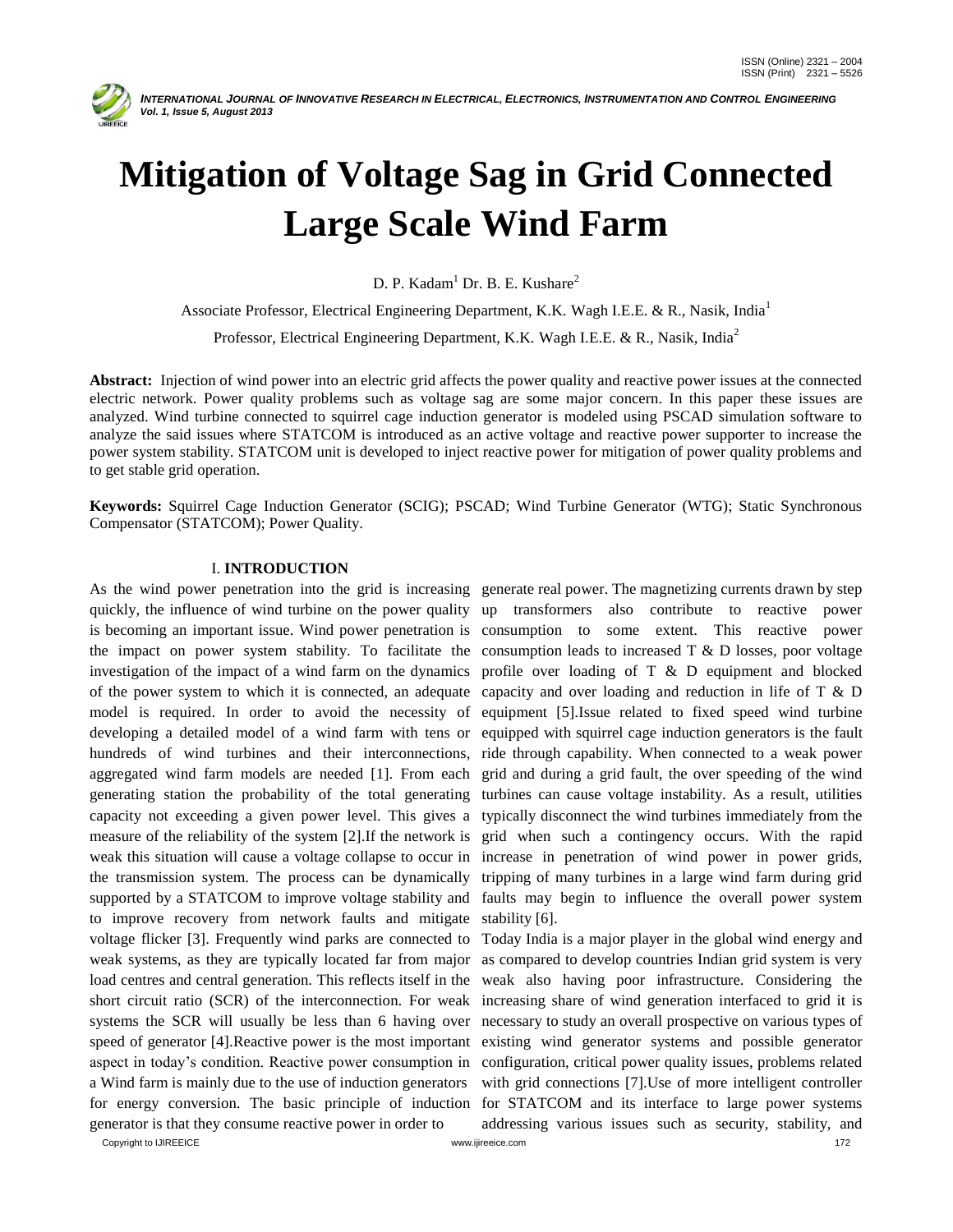

voltage profile improvement and power quality [8].It was found that STATCOM considerably improves the stability Although the main issues of power quality are common to during and after disturbances especially when network is weak [9].FACTS devices provide an effective means of dynamic voltage control of wind farm, dynamic power oscillations damping and transient stability [10].

## **II. WIND FARM MODELLING**

A wind farm typically consists of a large number of individual wind turbine generators (WTGs) connected by an internal electrical network. To study the impact of wind farms on the dynamics of the power system, an important issue is to develop appropriate wind farm models to represent the dynamics of many individual WTGs. The major issues considered for the work for grid connected wind turbine generators (WTGs), equipped with squirrel cage induction generators (SCIGs) are sag/swell during three phase fault condition. The model is developed and compared by simulation studies in the PSCAD/EMTDC environment under different wind velocity and fluctuation conditions to obtain the reactive power burden on grid. Wind generators are primarily classified as fixed speed or variable speed. With most fixed speed units, the turbine drives an induction generator that is directly connected to the grid. For the studies carried out in this paper, it focuses on modeling the fixed speed unit. In this case study, large scale wind farm with squirrel cage induction generator having capacity 75 MW is connected to 33/132 kV substation to 220 kV electric grid system is modelled by PSCAD as shown in figure 1.





### **III. VOLTAGE SAG**

control of the transmission lines, improving power duration from 0.5 cycles to less than 1 minute. Fixed speed grid connected induction generator system are as voltage sag. *Voltage Sag:* Sag is a decrease to between 0.1 and 0.9 p.u. rms voltage and current at the power frequency for wind turbines have a high sensitivity to voltage sags due to the fact that a generator is directly connected to the main grid.



Fig.2. Voltage sags at different locations.

In case of a voltage drop, resulting from a fault on the main grid, the electromagnetic torque of the generator reduces significantly while mechanical torque is still applied. This leads to the unbalanced torque, accelerating the rotor, which may, in turn, result in the rotor instability.

In this case study, voltage sag is developed due to symmetrical & unsymmetrical fault at different location. As per Math J. H. Bollen seven types of sag are analysed. Voltage sag is developed at generator, load & grid side due to faults are shown in figure 2.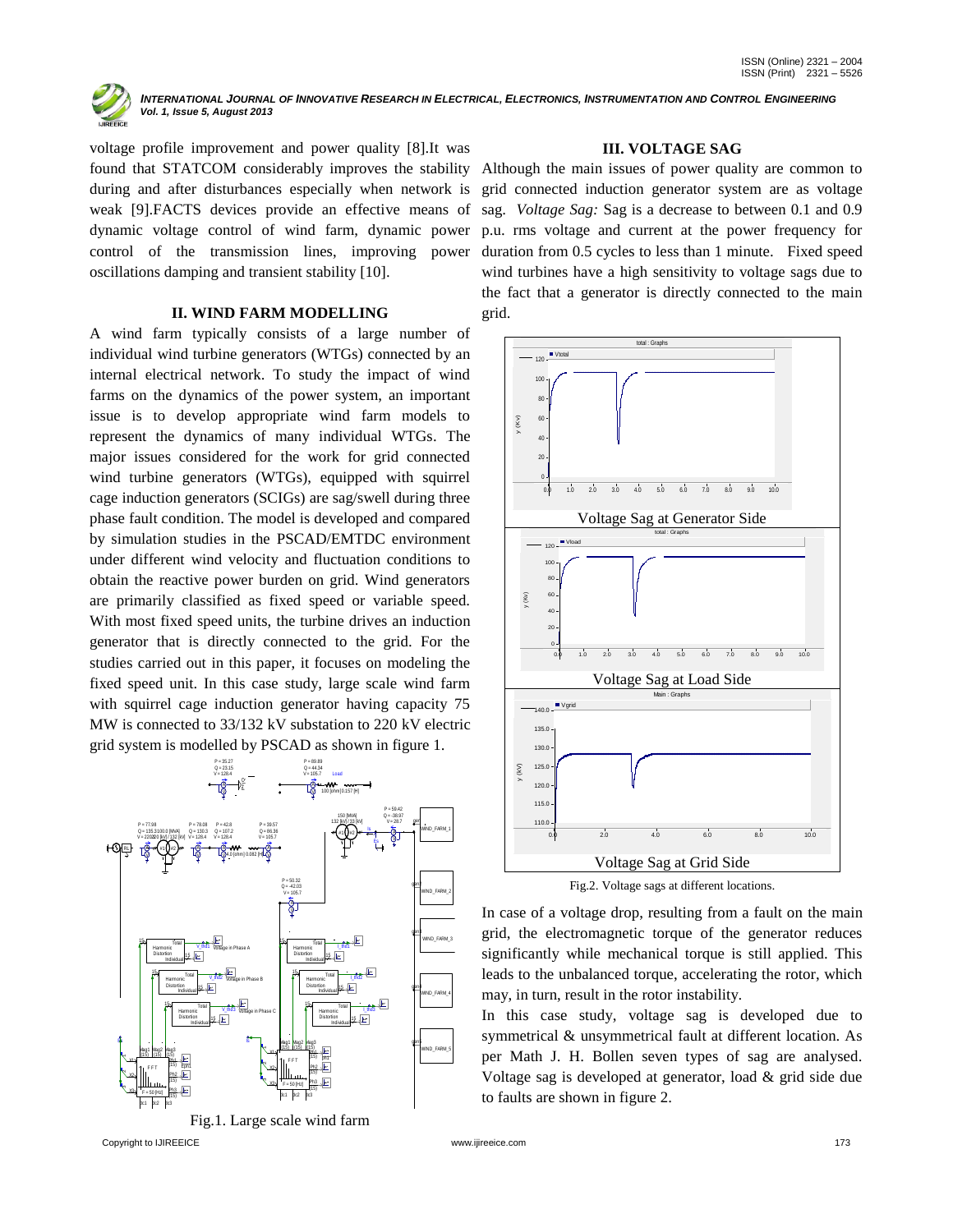

Table I indicates fault location, percentage Sag &  $I_{\text{SC}}/I_L$  at like a rotating synchronous compensator and improve the different location. If any fault developed near to generator, it also affects voltage profile of load as well as grid and vice versa.

| <b>TABLE I</b>                             |       |                  |  |  |
|--------------------------------------------|-------|------------------|--|--|
| % SAG & $I_{SC}/I_L$ AT DIFFERENT LOCATION |       |                  |  |  |
| <b>Fault Location: Near to Generator</b>   |       |                  |  |  |
| Location                                   | % Sag | $I_{sc}$ / $I_L$ |  |  |
| After Generator                            | 68.35 | 5.34             |  |  |
| Transformer                                |       |                  |  |  |
| <b>Before Generator</b>                    | 52.91 | 20.3             |  |  |
| Transformer                                |       |                  |  |  |
| Load                                       | 66.85 | 0.28             |  |  |
| After Grid Transformer                     | 10.80 | 3.19             |  |  |
| Fault Location: Near to Load               |       |                  |  |  |
| <b>After Generator</b>                     | 9.98  | 1.67             |  |  |
| Transformer                                |       |                  |  |  |
| Load                                       | 10.80 | 3.0              |  |  |
| After Grid Transformer                     | 1.78  | 1.71             |  |  |
| Fault Location: Near to Grid               |       |                  |  |  |
| <b>After Generator</b>                     | 66.62 | 6.16             |  |  |
| Transformer                                |       |                  |  |  |
| Load                                       | 59.83 | 0.4              |  |  |
| After Grid Transformer                     | 90.88 | 2.2              |  |  |
| <b>Before Grid Transformer</b>             | 54.47 | 19.2             |  |  |

# **IV.STATCOM**

The Static Synchronous Compensator (STATCOM) is a shunt connected reactive compensation equipment which is capable of generating and/or absorbing reactive power whose output can be varied so as to maintain control of specific parameters of the electric power system. It consists of VSC connected in shunt to a bus through a coupling transform. The objective of the STATCOM is to provide fast and smooth voltage regulation at the point of common coupling. In this paper, the VSC is modeled as a six-pulse IGBT converter with a dc-link capacitor. The static compensators are devices with the ability to both generate and absorb reactive and active power, but the most common applications are in reactive power exchange between the AC system and the compensator. The compensator control is achieved by small variations in the switching angle of the semiconductor devices, so that the fundamental component of the voltage produced by the inverter is forced to lag or lead the AC system voltage by a few degrees. This causes active power to flow into or out of the inverter, modifying the value of the DC capacitor voltage, and consequently the magnitude of the inverter terminal voltage and the resultant reactive power. If the developed voltage is higher than system voltage the STATCOM will supply reactive power

voltage and conversely if lower it will remove reactive power. Figure 3 indicates large scale wind farm with SQIG connected to the grid with STATCOM is modelled.



Fig.3. Large scale wind farm connected by STATCOM

# *A. Voltage Sag Mitigation*

Figure 4 indicates the voltage profile with STATCOM connected. The DC side capacitor charges to higher value to compensate reactive power requirement during sag and to maintain system stability. From the simulation results, the designed wind farm with STATCOM responded well in mitigating voltage sag caused by symmetrical and asymmetrical fault.



Voltage Sag Mitigation at Generator Side



Voltage Sag Mitigation at Load Side